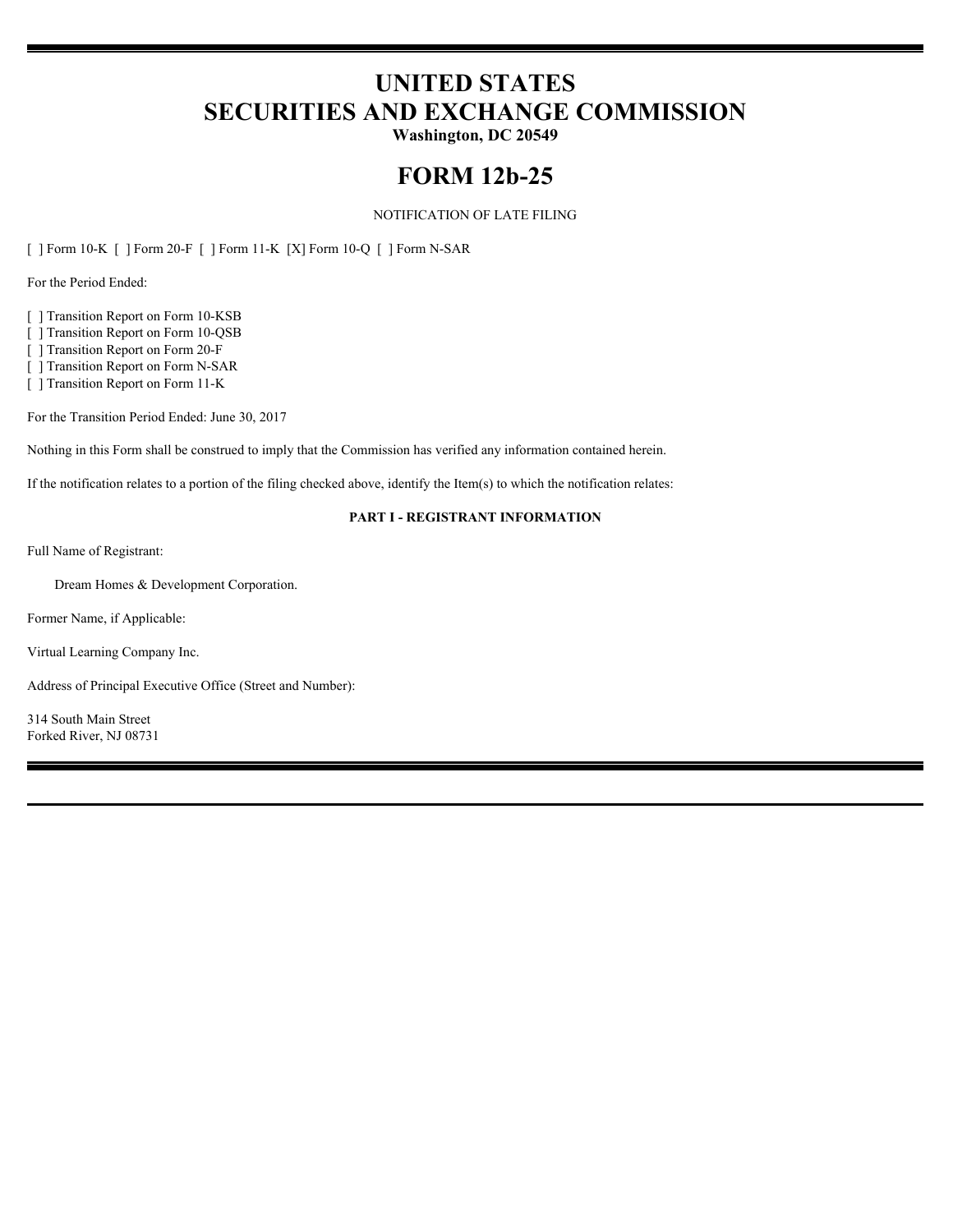#### **PART II - RULES 12b-25 (b) AND (c)**

If the subject report could not be filed without reasonable effort or expense and the registrant seeks relief pursuant to Rule 12b-25(b), the following should be completed. (Check box if appropriate)

[  $\alpha$ ] (a) The reasons described in reasonable detail in Part III of this form could not be eliminated without unreasonable effort or expense;

[X] (b) The subject annual report or semi-annual report, transition report on Form 10-K, Form 20-F, 11-K or Form N-SAR, or portion thereof will be filed on or before the fifteenth calendar day following the prescribed due date; or the subject Quarterly report or transition report on Form 10-QSB, or portion thereof, will be filed on or before the fifth calendar day following the prescribed due date; and **THE REGIST 11-RULES 12b-25 (b) AND (c)**<br> **The subject report could not be filed without reasonable effort or expense and the registrant seeks relief pursuant to Rule 12b-25(b), the following should be<br>
[ ] (a) The reasons** Fits subject report could not be fitel without reasonable effort or expense and the registrant secks relative participates of completed (10x3) the following abould be completed (11x2) in reason-color and the last any sign

 $\lceil \cdot \rceil$  (c) The accountant's statement or other exhibit required by Rule 12b-25(c) has been attached if applicable)

#### **PART III - NARRATIVE**

received.

#### **PART IV - OTHER INFORMATION**

(1) Name and telephone number of person to contact in regard to this notification:

Chris Dieterich, Esq.: (310) 312-6888.

(2) Have all or other periodic report required under section 13 or 15(d) of the Securities Exchange Act of 1934 or section 30 of the Investment Company act of 1940 during the preceding 12 months or for such shorter period that the registrant was required to file such report(s) been filed? If the answer is no, identify report(s).

[X] Yes [] No

statements to be included in the subject report or portion thereof?

[ ] Yes [X] No